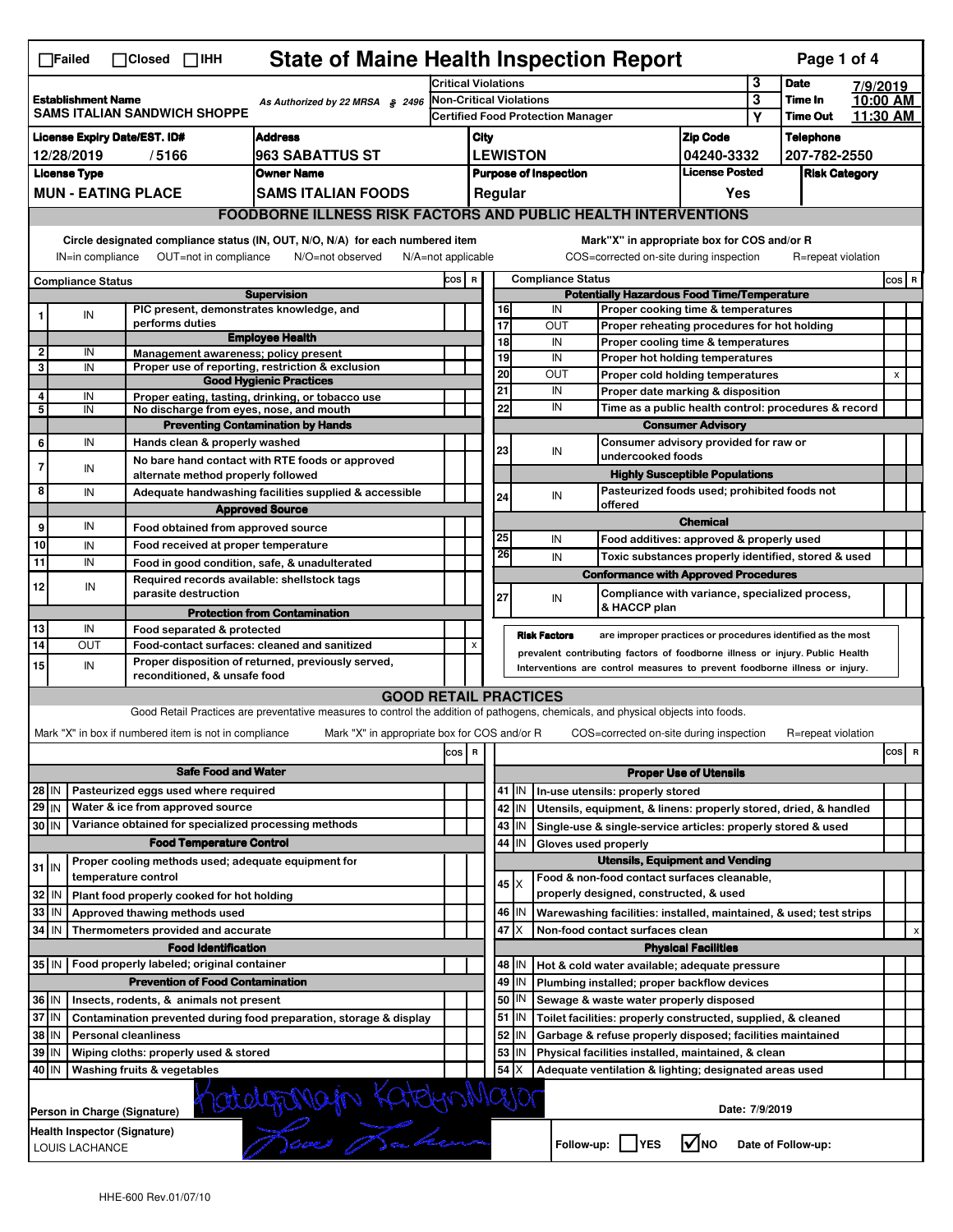| <b>State of Maine Health Inspection Report</b><br>Page 2 of 4 |                                   |                             |                             |                                 |              |                        |                                  |  |  |  |
|---------------------------------------------------------------|-----------------------------------|-----------------------------|-----------------------------|---------------------------------|--------------|------------------------|----------------------------------|--|--|--|
| <b>Establishment Name</b>                                     |                                   |                             |                             | As Authorized by 22 MRSA § 2496 |              |                        | 7/9/2019<br><b>Date</b>          |  |  |  |
| <b>SAMS ITALIAN SANDWICH SHOPPE</b>                           |                                   |                             |                             |                                 |              |                        |                                  |  |  |  |
| License Expiry Date/EST. ID#<br>12/28/2019<br>/5166           | <b>Address</b><br>963 SABATTUS ST |                             |                             | City / State<br><b>LEWISTON</b> | /ME          | Zip Code<br>04240-3332 | <b>Telephone</b><br>207-782-2550 |  |  |  |
|                                                               |                                   |                             |                             | <b>Temperature Observations</b> |              |                        |                                  |  |  |  |
| Location                                                      | <b>Temperature</b>                |                             |                             |                                 | <b>Notes</b> |                        |                                  |  |  |  |
| Tomato sauce                                                  |                                   | Pizza area cooler (bottom)  |                             |                                 |              |                        |                                  |  |  |  |
| Shaved steak                                                  | $45^{\ast}$                       |                             | 2 door reach in (discarded) |                                 |              |                        |                                  |  |  |  |
| <b>Butter</b>                                                 | $36*$                             | Beverage area cooler        |                             |                                 |              |                        |                                  |  |  |  |
| Olives                                                        | $44*$                             | Pizza area cooler (top)     |                             |                                 |              |                        |                                  |  |  |  |
| Salami                                                        | $37*$                             | Walk in cooler              |                             |                                 |              |                        |                                  |  |  |  |
| Roast Beef<br>$36*$                                           |                                   |                             |                             | Sandwich area cooler (bottom)   |              |                        |                                  |  |  |  |
| Cooked pasta                                                  | $40*$                             | Pasta cooler                |                             |                                 |              |                        |                                  |  |  |  |
| Water                                                         | $124*$                            | Handwash sink               |                             |                                 |              |                        |                                  |  |  |  |
| Meatball and sauce                                            | $121*$                            |                             |                             | Heating process (over 2 hours)  |              |                        |                                  |  |  |  |
| Water                                                         | $125*$                            | 3 bay sink                  |                             |                                 |              |                        |                                  |  |  |  |
| Pastrami                                                      | 46*                               | 2 door reach in (discarded) |                             |                                 |              |                        |                                  |  |  |  |
| Chlorine solution                                             | 50-99 ppm                         | Sanitizer bucket            |                             |                                 |              |                        |                                  |  |  |  |



**Date: 7/9/2019**

HHE-601(a)Rev.01/07/10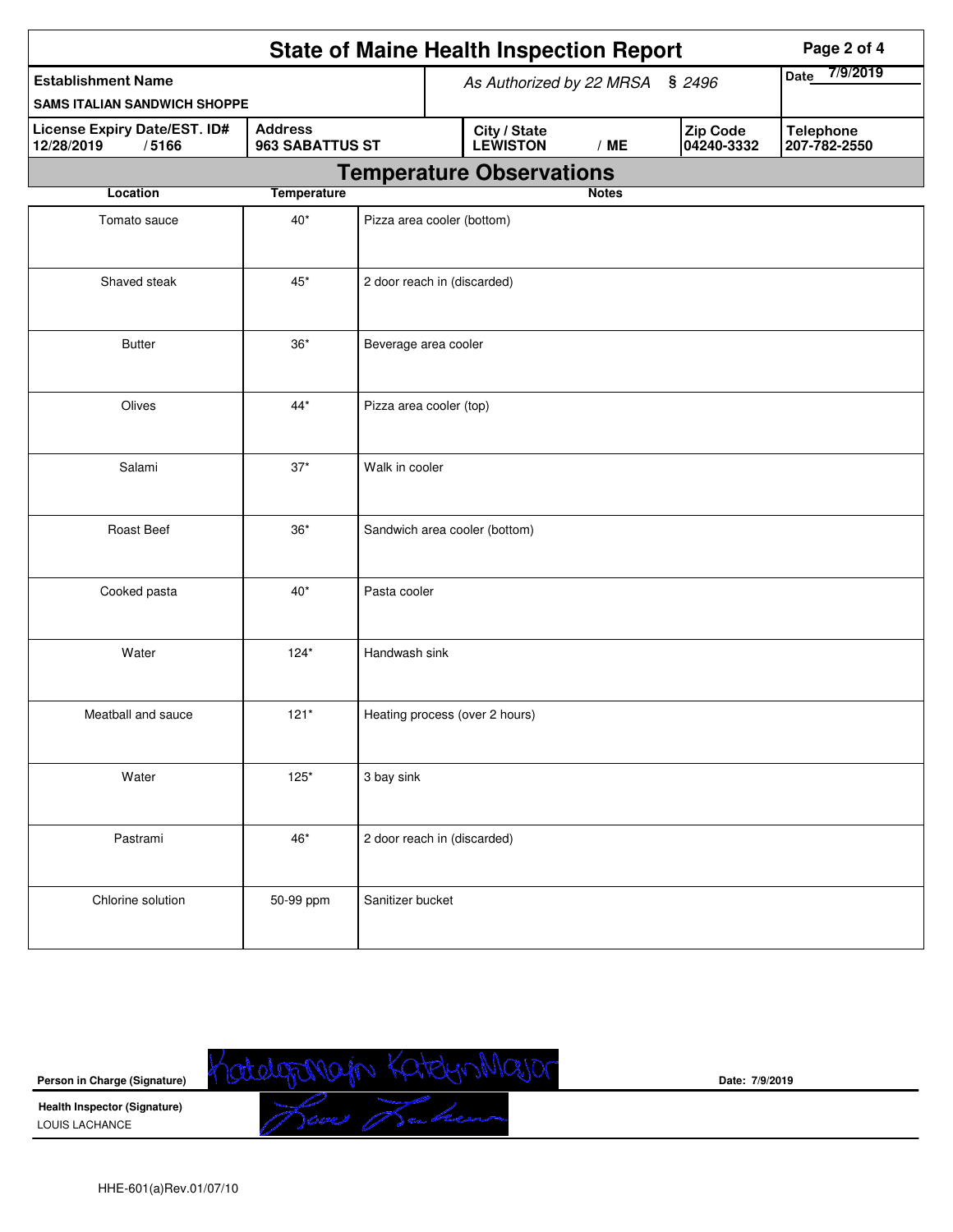|                                                                                                                                                    | Page 3 of 4                              |                                 |    |                               |      |          |  |  |  |
|----------------------------------------------------------------------------------------------------------------------------------------------------|------------------------------------------|---------------------------------|----|-------------------------------|------|----------|--|--|--|
| <b>Establishment Name</b>                                                                                                                          |                                          |                                 |    |                               | Date | 7/9/2019 |  |  |  |
| <b>SAMS ITALIAN SANDWICH SHOPPE</b>                                                                                                                |                                          |                                 |    |                               |      |          |  |  |  |
| License Expiry Date/EST. ID#<br>12/28/2019<br>/5166                                                                                                | <b>Address</b><br><b>963 SABATTUS ST</b> | City / State<br><b>LEWISTON</b> | ME | <b>Zip Code</b><br>04240-3332 |      |          |  |  |  |
| <b>Observations and Corrective Actions</b>                                                                                                         |                                          |                                 |    |                               |      |          |  |  |  |
| Violations cited in this report must be corrected within the time frames below, or as stated in sections<br>8-405.11 and 8-406.11 of the Food Code |                                          |                                 |    |                               |      |          |  |  |  |
| 14: 4-601.11.(A): C: Equipment food-contact surfaces and utensils are not clean to sight and touch.                                                |                                          |                                 |    |                               |      |          |  |  |  |
| INSPECTOR NOTES: *REPEAT* Can opener blade has old food build up. Colander for pasta touching unclean surfaces (hanging on spray hose).            |                                          |                                 |    |                               |      |          |  |  |  |

17: 3-403.11.(D): C: Reheating for hot holding exceeded 2 hours to meet temperature required.

INSPECTOR NOTES: Meatballs and sauce measured at 121\* after 2 plus hours of reheating. PHF's must be reheatedd to 165\* within 2 hours to be held in hot holding.

20: 3-501.16.(A).(2): C: PHF not maintained at 41 F or less.

INSPECTOR NOTES: Cooked shaved steak and pastrami elevated in temperature. Keep PHF's at 41\* or below. \*COS, discarded

45: 4-501.11: N: Equipment in disrepair.

INSPECTOR NOTES: Multiple coolers have damaged gaskets or gaskets that are pulling away from door leading to a build up of old foods in crevices. Repair and/or replace. Pasta cooler and 2 door cooler have large breaks in cooler surface. Repair and/or replace to be sealed, smooth and easily cleanable.

47: 4-602.13: N: Non-food contact surfaces are not cleaned at a frequency necessary to preclude accumulation of soil residues.

INSPECTOR NOTES: \*REPEAT\* Gaskets on refrigeration units, unsealed transition from steam-well to counter has old food reminants. Clean more often and as necessary.

54: 6-202.12: N: Ventilation may cause food contamination.

INSPECTOR NOTES: Overhead air vents need cleaning. Refrigeration unit fans (vents) are dirty and could contaminate uncovered foods and surfaces. Clean more often and as necessary.

2004 Katego Major **Person in Charge (Signature) Health Inspector (Signature)**  LOUIS LACHANCE

**Date: 7/9/2019**